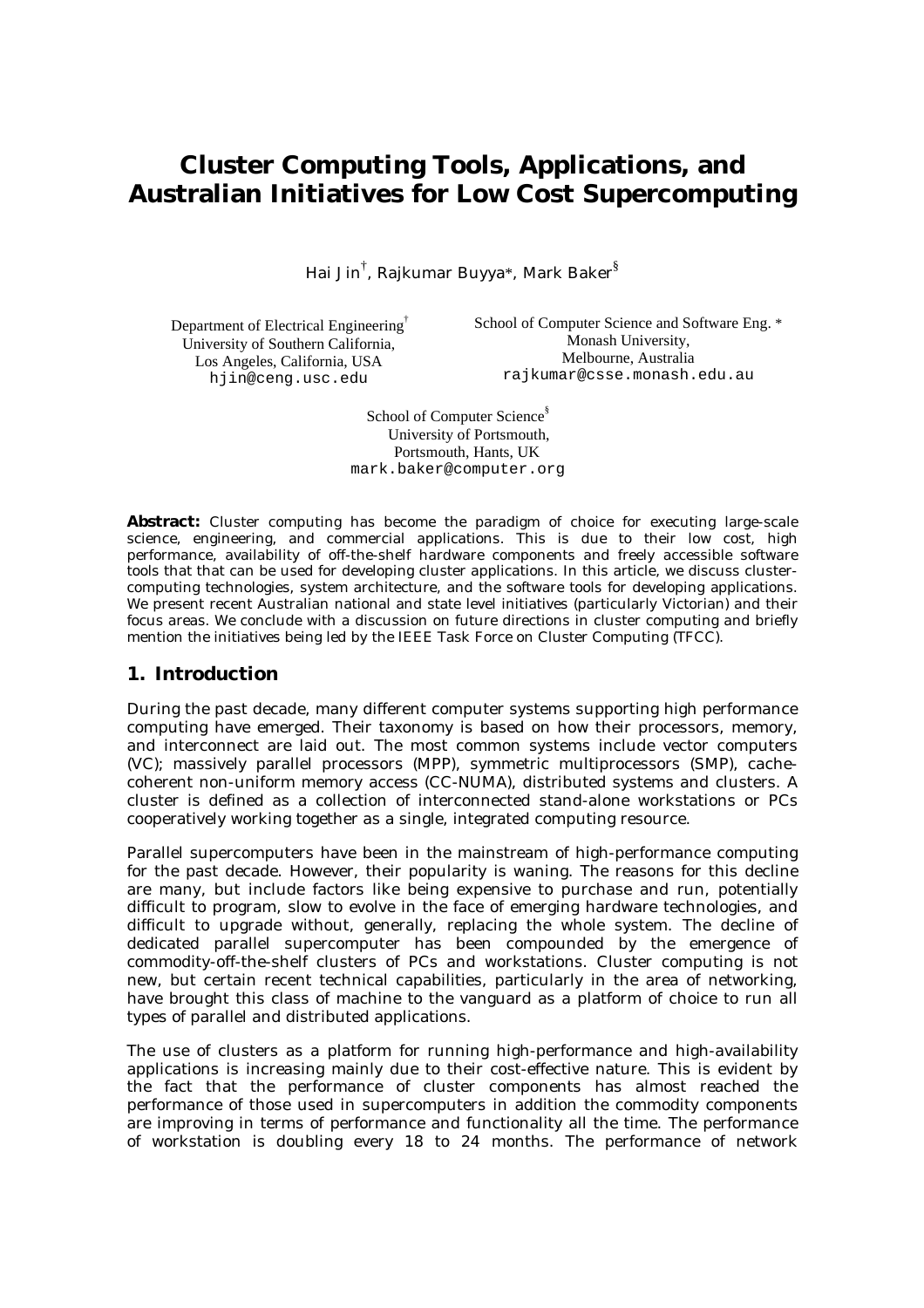hardware and software is improving with ever increasing bandwidths and later latencies being achieved between cluster nodes. The introduction of LINUX and the Windows NT operating system has led to increasing levels of interest in utilizing PC-based systems as a cost-effective computational resource for parallel computing. The development tools and programming environments for PCs/Workstations are becoming mature and more sophisticated compared and comparable to the contrasting solutions for traditional parallel supercomputers.

While traditional supercomputers are potentially easier to program, the of use parallel computing on cluster systems is increasing, a trend that is likely to continue. Recently many organizations have replaced their traditional or proprietary supercomputers with clusters as a cost saving measure. Cluster-based systems with supercomputing ability are now being assembled with commodity-off-the-shelf (COTS) hardware components and freely available software such as Linux operating systems and parallel programming environments and runtime systems like MPI.

Among the most recent Top500 supercomputer list [12] released at June 2000, HPC 4500 Cluster [13] from Sun Microsystems and CPlant Cluster [14] in Sandia National Laboratories were ranked at No. 50 and 62, respectively. CPlant is a 580-node Compaq XP1000 workstations with 500 MHz 21264 microprocessor each node. The peak LINPACK [15] performance is 580 Gflops/s, similar to that of 2048-node Hitachi/Tsukuba CP-PACS supercomputer [16] in 1996, which ranked the first in Top500 list. With the growing importance of clusters and the increasing number of clusters in Top500 list, a new dedicated top cluster list called Top Clusters [17] has been initiated jointly by the IEEE Task Force on Cluster Computing (TFCC) and the TOP500 teams. The TopClusters list ranks all types of clusters irrespective of their operating systems and configurations by measuring the performance of various parameters including numeric, I/O, database, web, TPC, simulation, application level performance.

### **2. Cluster Architecture**

A cluster is a type of parallel or distributed processing system that consists of a collection of interconnected stand-alone computers working together as a single, integrated computing resource [3]. A node the cluster can be a single or multiprocessor system, such as PC, workstation, or SMP. Each node will have its own memory, I/O devices and operating system. A cluster can be in a single cabinet or physically separated and connected via a LAN. Typically a cluster will appear as a single system to users and applications. Figure 1 shows a typical cluster architecture.

In such cluster architecture, the network interface hardware is responsible for transmitting and receiving packets of data between nodes. The communication software should offer a fast and reliable means of data communication between nodes and potentially outside the cluster. For example, clusters with a special network like Myrinet [18] use communication protocol such as Active Messages [19] for fast communication among its nodes. This hardware interface bypasses the operating system and provides direct user-level access to the network interface, thus remove the critical communication overheads.

Cluster middleware is responsible for offering the illusion of a unified system image (single system image) and availability out of a collection of independent but interconnected computers.

Programming environments can offer portable, efficient, and easy-to-use tools for developing applications. Such environments include tools and utilities such as compilers, message passing libraries, debuggers, and profilers. A cluster can execute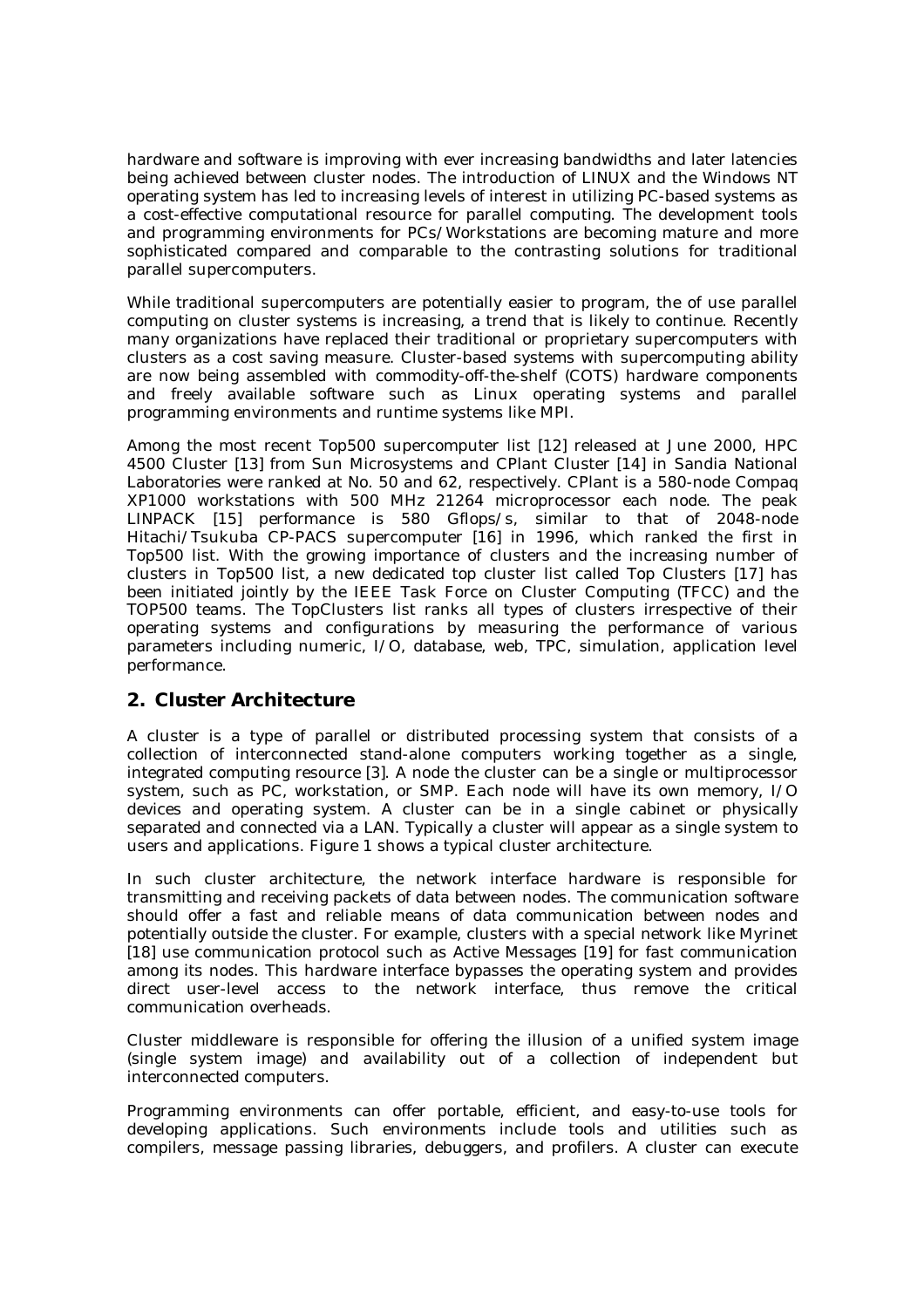both sequential and parallel applications. A comprehensive discussion of cluster-based architectures, programming, and applications can be found in [3] and [4].



**Figure 1: A Typical Cluster Computer Architecture [3].**

# **3. Linux based Software and Tools for Clustering**

Linux [20] is a freely available UNIX-like open operating system that is supported by its users and developers. Linus Torvalds, a Finnish student in 1992, initially developed Linux. Now, Linux has become a robust and reliable POSIX compliant operating system. Several companies have built businesses from packaging Linux software into organized distributions, RedHat [21] is an example of such a company.

Linux provides the features typically found in standard UNIX such as multi-user access, pre-emptive multi-tasking, demand-paged virtual memory and SMP support [22]. In addition to the Linux kernel, a large amount of application and system software and tools are is also freely available. This makes Linux the preferred operating system for clusters.

The most popular compilers used in Linux cluster are GNU C and Fortran compilers [23]. For most applications, gcc and g77 are adequate. However, if an application uses the Fortran programming paradigm and tools, then GNU Fortran is not as robust, nor is there sufficient support for the parallel programming libraries as there is in the commercial Fortran compilers.

Absoft [24] produces Fortran compilers (F77/F90) for Intel-based Linux systems, Apple Macintosh and Microsoft Windows. Absoft also market various mathematical libraries for use with their compilers. The Numerical Algorithms Group (NAG) [25] produces and markets various Fortran solutions. NAG has been providing compilers and libraries for high-performance computers since 1975. Their compilers run on various platforms, including Linux. The Portland Group [26] is a vendor of Fortran (F77/F90) compilers. Portland also produces C and C++ compilers. Portland tailors their systems for use in clustered environments.

Message passing libraries provide a high-level means of passing data between process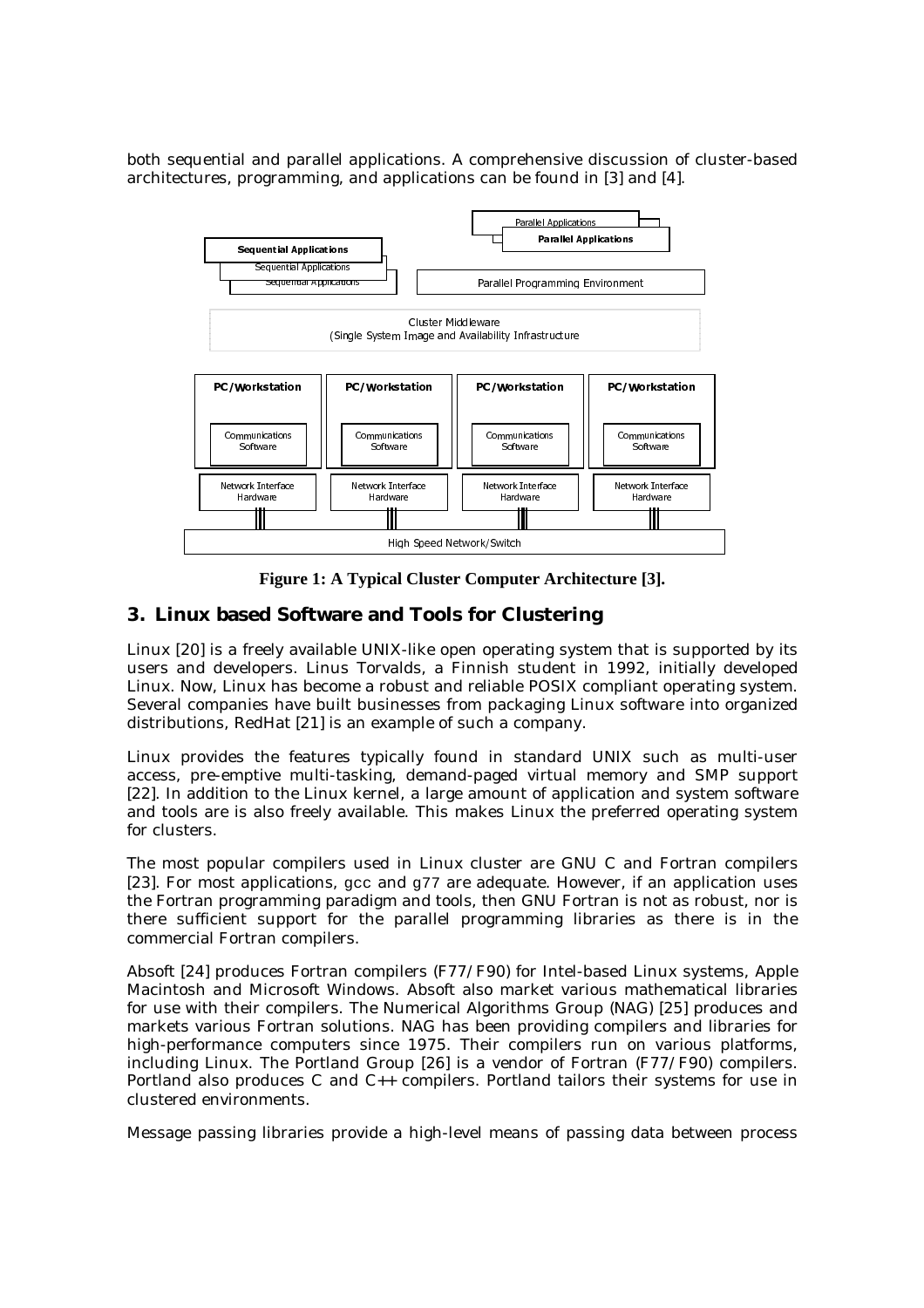executing on distributed memory systems. These libraries are currently at the heart of what makes it possible to achieve high performance out of collections of individual cluster nodes. Message passing libraries typically provide routines to initialise and configure the messaging environments as well as sending the receiving packets of data. The two most popular high-level message-passing systems for scientific and engineering applications are MPI (Message Passing Interface) [28] defined by the MPI Forum [29] and the PVM (Parallel Virtual Machine) [27] from Oak Ridge National Laboratory and the University of Tennessee at Knoxville, USA.

MPI I is the de facto standard for parallel programming, both on clusters, and on traditional parallel supercomputers, such as the Cray T3E and IBM SP2. MPI consists of a rich set of library functions to do both point-to-point and collective communication among parallel tasks. The first version of MPI did not specify the mean of spawning a MPI task on a run-time environment. Generally, however, conventions have been adopted by most MPI implementations. For example, the command mpirun is now almost the universal way to launch MPI programs.

There are several implementations of MPI are available from different sources. Most high-performance hardware vendors support MPI. This provides users with a portable programming model and means their programs can be executed on almost all of the existing platforms without the need to rewrite the program from scratch. There are two popular and free implementations of MPI, MPICH and LAM. Each of these is a complete version of MPI I.

Argonne National Laboratory and Mississippi State University developed the MPI reference implementation, MPICH [30]. It has been ported to most versions of UNIX. LAM [31] (Local Area Multicomputer) is an MPI programming environment and development system developed by Notre Dame University. LAM includes a visualization tool that allows a user to examine the state of the machine allocated to their job as well as provides a means of studying message flows between nodes.

PVM is a software system that allows users to set up a controlling workstation that spawns child processes onto other machines. What makes PVM unique as a parallel programming environment is that it allows for the creation of an encapsulated virtual environment for running parallel programs. The virtual machine provided by PVM allows parallel programs can be run on heterogeneous collections of computers.

With PVM, each user may construct their parallel environment controlled from a single host on which child processes can be launched onto other machines. PVM is implemented via a daemon that is installed on each machine. Any user who has enough resources to compile and install the PVM package on a number of machines can therefore, run it. The PVM library has functions to support and aid the integration of parallel processing tools into the PVM environment. There are tools produced by researcher and vendors for PVM environments.

The MPI infrastructure supports parallel tools and utilities by providing standard semantics for communications, contexts, and topologies. Among the tools available, XPVM [32] is the most popular visualization tool for PVM. XPVM supports both on-line monitoring of events in a virtual machine, and post mortem analysis. XPVM is a valuable tool for both performance and functional analysis of a PVM program. XMPI [33] is a widely used public domain tool adopted by several vendors. XMPI is a X/Motif based GUI for running, debugging and visualizing MPI programs. Extensive MPI information is extracted from running an application on demand, or from a cumulative log of communication.

Among parallel debuggers, Totalview [34] and P2D2 [35] are the two notable tools that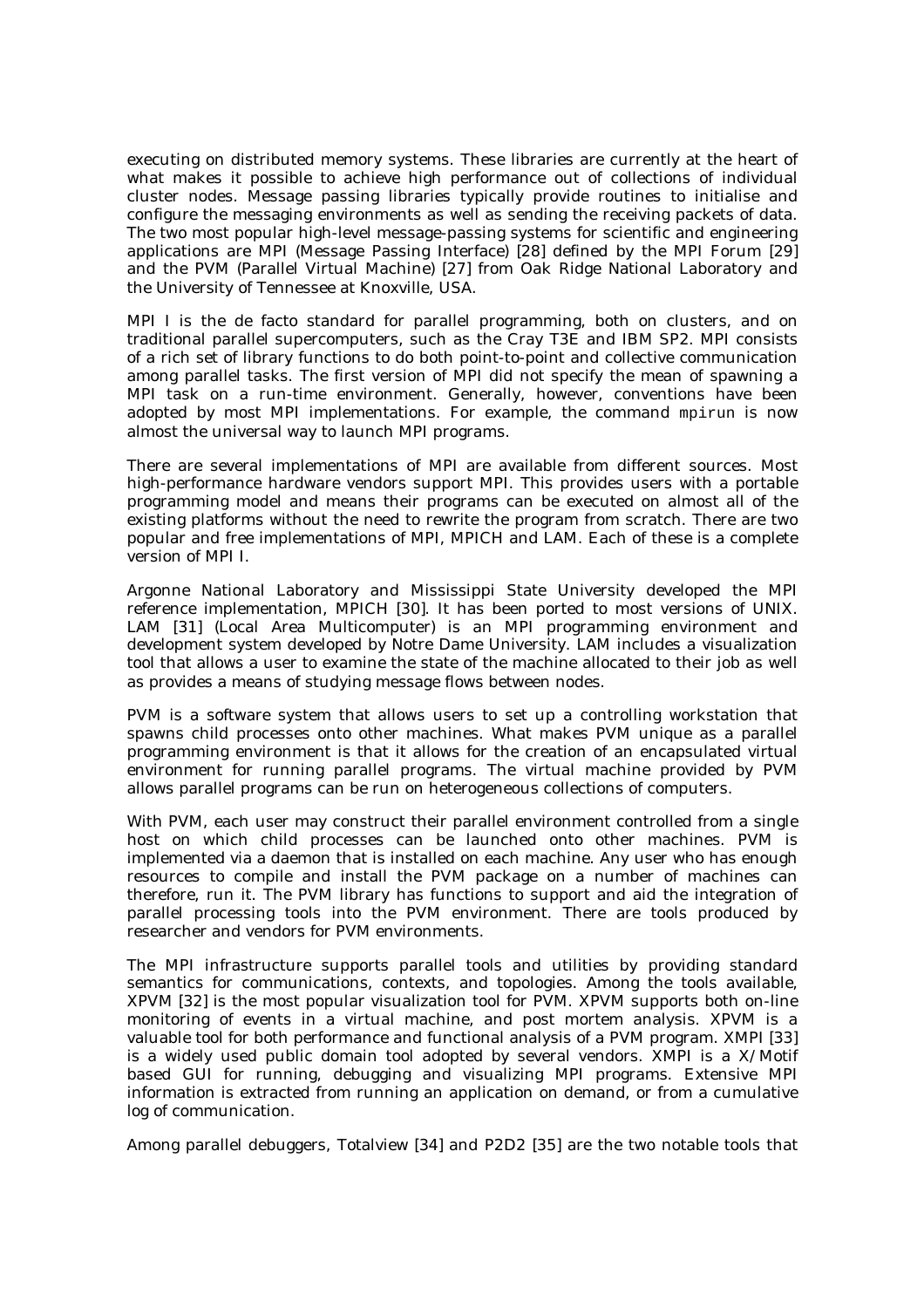support debugging PVM and MPI programs. Many resource management tools also support PVM programs, such as LSF [36] from Platform Computing, NQE [37] from SGI, Loadleveler [38] from IBM, and Condor [39] from University of Wisconsin.

One of the most important features of cluster will be that users can run their jobs noninteractively on cluster. Therefore, it is necessary to have load-balancing and queueing system for cluster. There are a large number of public domain and commercial packages to sever this purpose, such as DQS [40] from Florida State University, CONDOR from University of Wisconsin, Legion [41] from University of Virginia, Codine [42] from Gridware, Clustor [43] from Active Tools, LSF from Platform Computing. A comprehensive review of cluster management software can be found at the University of Portsmouth [44].

The number of Linux-based software and tools for cluster is growing every day. There are too many to consider attempting to list them all. But there are several Web sites that provide further information about this area.

- The Cluster Computing Info Centre [45] has links to cluster-related computing information, including books, documents, slides, free and commercial software.
- The Parallel Tools Consortium [46] initiative supports a collaboration of researchers, developers, and users working towards making parallel tools responsive to user needs. This includes timing libraries, parallel execution and visualization tools.
- Beowulf [47] is a typical COTS-based Linux cluster designed by Center of Excellence in Space Data and Information Sciences (CESDIS), a division of the University Space Research Association (USRA) located at the Goddard Space Flight Center. The Beowulf Web site provides all kinds of information on Beowulf-like Linux clusters, including academic research and commercial Beowulf sites. The site also maintains a mailing list for various discussions on Beowulf clusters.
- The Beowulf Underground [48] is a site that tracks developments in Linux clustering, including announcement from commercial vendors and links to various software releases.
- The Extreme Linux [49] Web site is an offshoot of the Linux Expo that tracks the use of Linux in parallel computing. A number of interesting papers are kept there, along with links to leading work on Linux clusters.

# **4. Cluster Applications**

Clusters have been employed as an execution platform for a range of application classes, ranging from supercomputing and mission-critical ones, through to ecommerce, and database-based ones.

Clusters are being used as execution environments for Grand Challenge Applications (GCAs) [57] such as weather modeling, automobile crash simulations, life sciences, computational fluid dynamics, nuclear simulations, image processing, electromagnetics, data mining, aerodynamics and astrophysics. These applications are generally considered intractable without the use of state-of-the-art parallel supercomputers. The scale of their resource requirements, such as processing time, memory, and communication needs distinguishes GCAs from other applications. For example, the execution of scientific applications used in predicting life-threatening situations such as earthquakes or hurricanes requires enormous computational power and storage resources. In the past, these applications would be run on vector or parallel supercomputers costing millions of dollars in order to calculate predictions well in advance of the actual events. Such applications can be migrated to run on commodity off-the-shelf-based clusters and deliver comparable performance at a much lower cost. In fact, in many situation expensive parallel supercomputers have been replaced by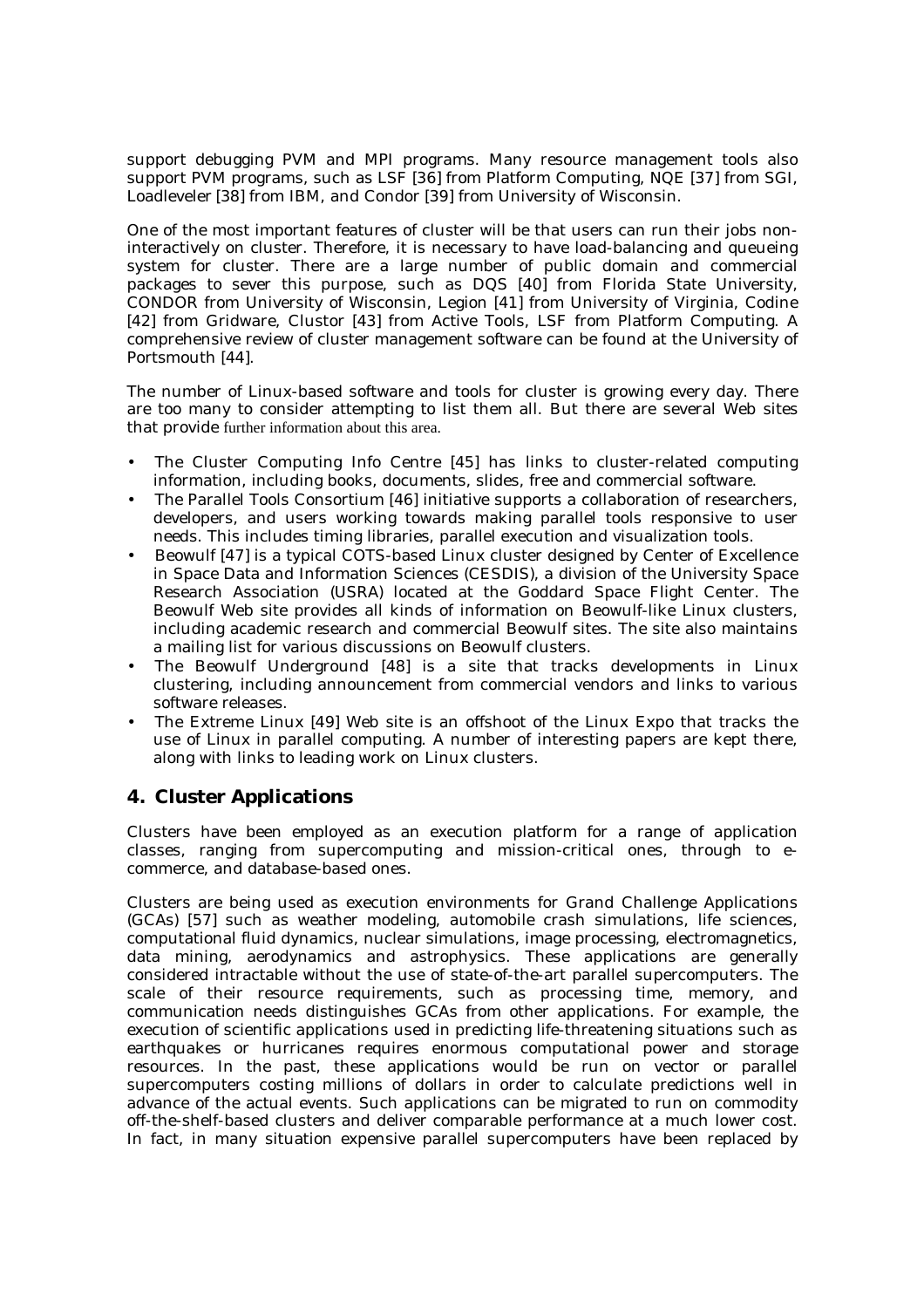low-cost commodity Linux clusters in order to reduce maintenance costs and increase overall computational resources.

Clusters are increasingly being used for running commercial applications. In a business environment, for example in a bank, many of its activities are automated. However, a problem will arise if the server that is handling customer transactions fails. The bank's activities could come to halt and customers would not be able to deposit or withdraw money from their account. Such situations can cause a great deal of inconvenience and result in loss of business and confidence in a bank. This is where clusters can be useful. A bank could continue to operate even after the failure of a server by automatically isolating failed components and migrating activities to alternative resources as a means of offering an uninterrupted service.

With the increasing popularity of the Web, computer system availability is becoming critical, especially for e-commerce applications. Clusters are used to host many new Internet service sites. For example, free email sites like Hotmail [58], and search sites like Hotbot [59] (that uses Inktomi [60] technologies) use clusters. Cluster-based systems can be used to execute many Internet applications:

- Web servers;
- Search engines;
- Email;
- Security:
- Proxy; and
- Database servers.

In the commercial arena these servers can be consolidated to create what is known as an enterprise server. The servers can be optimized, tuned, and managed for increased efficiency and responsiveness depending on the workload through various loadbalancing techniques. A large number of low-end machines (PCs) can be clustered along with storage and applications for scalability, high availability, and performance. The leading companies building these systems are Compaq [61], Hewlett-Packard [62], IBM [63], Microsoft [64] and Sun [65].

The Linux Virtual Server [66] is a cluster of servers, connected by a fast network. It provides a viable platform for building scalable, cost-effective and a more reliable Internet service than a tightly coupled multi-processor system since failed components can be easily isolated and the system can continue to operate without any disruption. The Linux Virtual Server directs clients' network connection requests to the different servers according to a scheduling algorithm and makes the parallel services of the cluster appear as a single virtual service with a single IP address. Prototypes of the Linux Virtual Server have already been used to build many sites that cope with heavy loads, such as Linux portal [67] and UK National JANET Web Cache Service [68].

Client applications interact with the cluster as if it were a single server. The clients are not affected by the interaction with the cluster and do not need modification. The applications performance and scalability is achieved by adding one or more nodes to the cluster, by automatically detecting node or daemon failures and by reconfiguring the system appropriately to achieve high availability.

Clusters have proved themselves to be effective for a variety of data mining applications. The data mining process involves both compute and data intensive operations. Clusters provide two fundamental roles: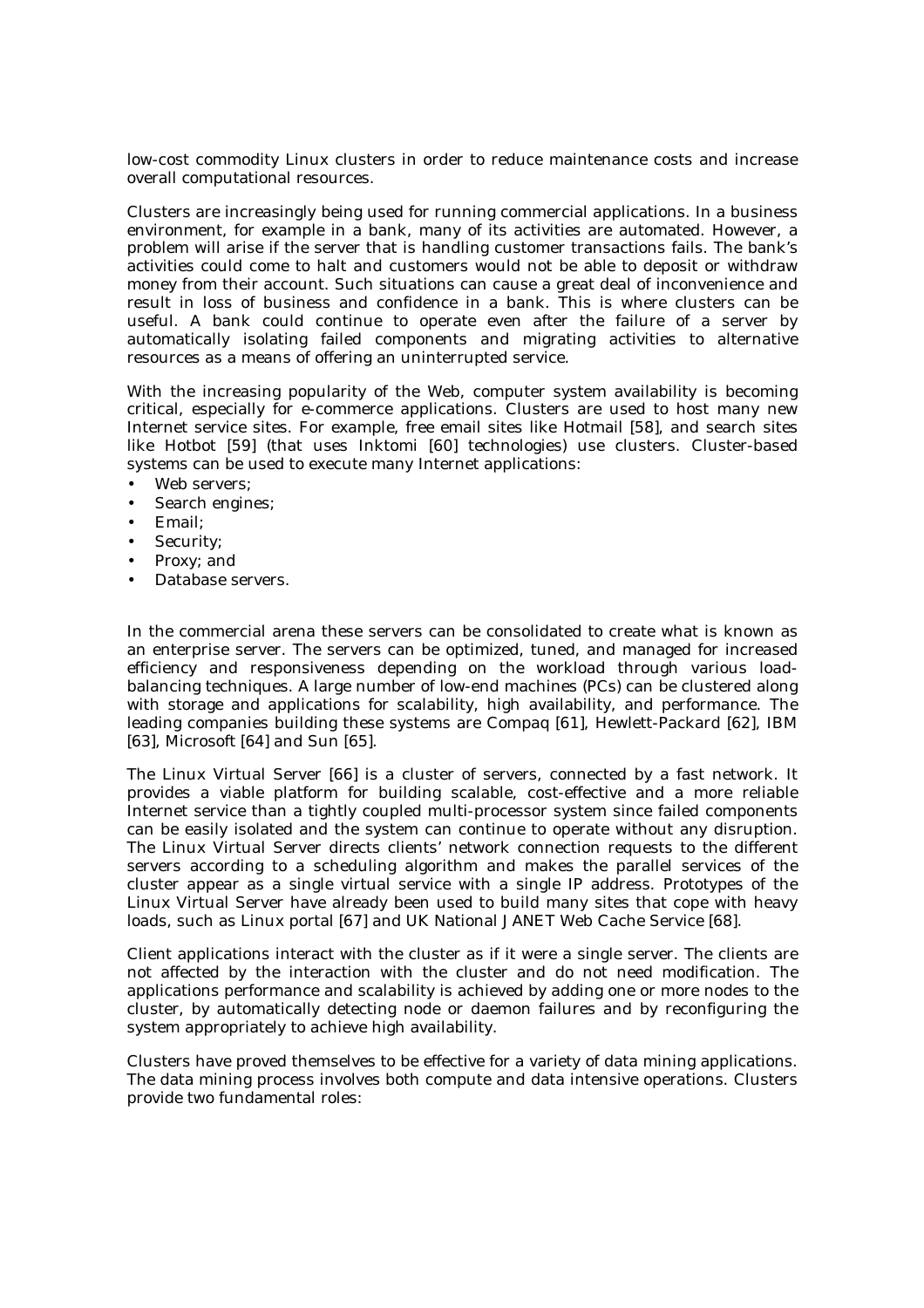- Data-clusters that provide the storage and data management services for the data sets being mined.
- Compute-clusters that provide the computational resources required by the data filtering, preparation and mining tasks.

The Terabyte Challenge [69] is an open, distributed testbed for experimental work related to managing, mining and modelling large, massive and distributed data sets. The Terabyte Challenge is sponsored by the National Scalable Cluster Project (NSCP) [70], the National Center for Data Mining (NCDM) [71], and the Data Mining Group (DMG) [72]. The Terabyte Challenge's testbed is organized into workgroup clusters connected with a mixture of traditional and high performance networks. They define a meta-cluster as a 100-node work-group of clusters connected via TCP/IP, and a supercluster as a cluster connected via a high performance network such as Myrinet. The main applications of the Terabyte Challenge include:

- A high energy physics data mining system called EventStore;
- A distributed health care data mining system called MedStore;
- A web documents data mining system called Alexa Crawler [73];
- Other applications such as distributed BLAST search, textural data mining and economic data mining.

An underlying technology of the NSCP is a distributed data mining system called Papyrus. Papyrus has a layered infrastructure for high performance, wide area data mining and predictive modelling. Papyrus is built over a data-warehousing layer, which can move data over both commodity and proprietary networks. Papyrus is specifically designed to support various cluster configurations, it is the first distributed data mining system to be designed with the flexibility of moving data, moving predictive, or moving the results of local computations.

#### **5. Cluster Computing in Melbourne**

At Monash University, a cluster system called the Monash Parallel Parametric Modeling Engine (PPME) [50] has been assembled. The aim of PPME is being used to develop the next generation of software tools and also provide resources for large parametric models. Parametric computing involves the concurrent execution of one program on multiple machines over a range of parametric settings. PPME comprises 32 dual processor PC nodes (Intel Pentium IIs) running the Linux operating system. The machine is divided between the two Monash campuses, Clayton and Caulfield. The two clusters are connected using an ATM networks, creating a small cluster of clusters. A number of research and student projects are underway. Example projects include, factory, OPNET, ad hoc network and fuzzy logic simulations, static channel assignment, the  $\overline{N}$  queens problem, disk fracture prediction, as well as biological and financial modelling. These projects have used a tool called Clustor (a commercial version of DSTC/Monash Nimrod [51] project). PPME has also been coupled into the Globus [52] GUSTO Grid Computing test-bed and used for the development of a wide-area resource management and scheduling system called Nimrod/G.

Nimrod is a tool for parametric computing on clusters and it provides a *declarative* parametric modelling language for expressing an experiment. Application experts can create a *plan* for parametric session and then use the Nimrod runtime system to submit, run, and collect the results from multiple computers. Nimrod has been used to run applications ranging from bio-informatics and operations research, to the simulation of business processes. A reengineered version of Nimrod, called Clustor, has been commercialised by Active Tools [43]. However, research on Nimrod has continued. Currently research is addressing its use in the global computational Grid environments and the new tool/system is called Nimrod/G. It uses Globus services for dynamic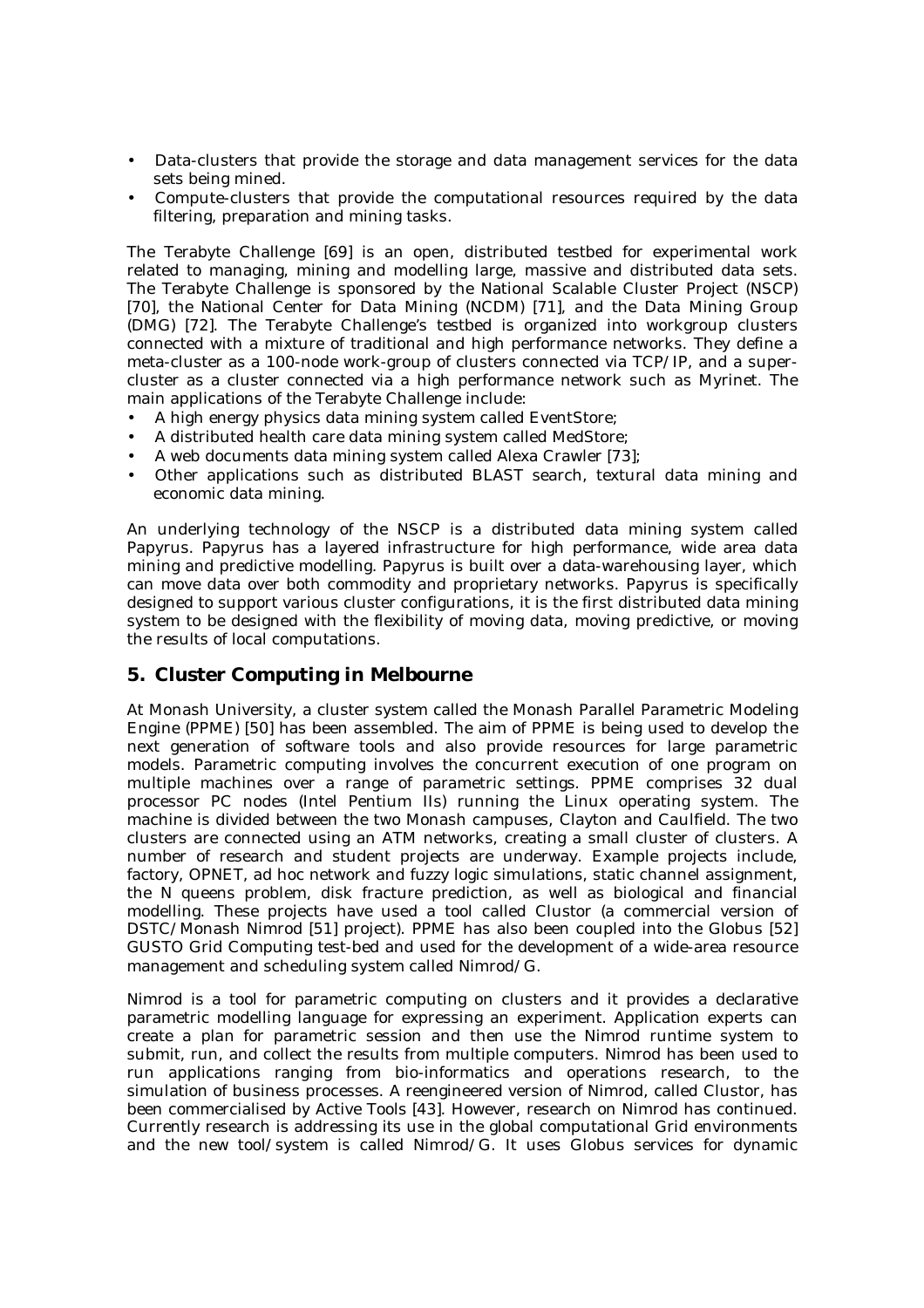resource discovery and dispatching jobs over wide-area distributed systems called computational grids.

Nimrod/G allows scientists and engineers to model whole parametric experiments and transparently stage the data and program at remote sites, and run the program on each different machine and finally gather results from remote sites. The user can also set the deadline by which the results are needed and the scheduler tries to find the cheapest computational resources available in the global computing grid and use them so that the user deadline is met and cost of computation is kept to a minimum.

The current focus of Nimrod/G research is on the use of economic theories in Grid resource management and scheduling as part of a new framework called GRACE [53] (Grid Architecture for Computational Economy). The components that make up GRACE include a global scheduler, a bid-manager, a directory server, and a bid-server that works closely with the Grid middleware. The GRACE infrastructure also offers generic interfaces (APIs) that Grid tools and applications programmers may use to develop software supporting the computational economy.

PARMON [54] is a tool that allows the monitoring of system resource and their activities at three different levels: system, node and component. PARMON also supports the monitoring of multiple instances of the same component, for example, multiple processors in SMP node. The major components of PARMON are:

- The *parmon-server* It provides system activities and utilization information to clients.
- The *parmon-client* It interacts with parmon-server and users for data gathering and presents the same in GUI format.

The client is a Java application and the server is a multi-threaded server written in C using POSIX/Solaris threads. PARMON is used to monitor C-DAC PARAM 10000 supercomputer [55], a cluster of 48 Ultra-4 workstations powered by the Solaris operating system.

The scientists at the Swinburne Centre for Astrophysics and Supercomputing (and also in Monash) use clusters for conducting research in computationally demanding area of pulsar astrophysics. The Swinburne Supercluster [56] consists of a 64-node Compaq Alpha system. The theoretical peak performance the Supercluster is in excess of 60 Gflops/s. The Supercluster is used in several major projects involving large-scale processing. The primary purpose of the Supercluster is to provide the computational power necessary to process the large amounts of astrophysical data that is collected on a regular basis. The cluster is also equipped with commercial licenses of several popular graphical rendering packages, commonly used in television and movie animations. A monitoring system with a Java applet-based interface has been implemented on the Supercluster. The applet can display individual system statistics (CPU state, uptime, network information, users, jobs, load average, memory, disk space) for all nodes or a sub-group of nodes.

The Australian government is investing heavily to setup Advance Computing centres at national and state sites. At the national level APAC [77] (Australian Partnership for Advanced Computing) has been established with a vision to underpin significant achievements in Australian research, education and technology dissemination by sustaining an advanced computing capability ranked in the top 10 countries. A similar initiative called VPAC [78] (Victorian Partnership for Advanced Computing) has been established at the state level. This is a consortium of six Victorian universities: Ballarat, La Trobe, Melbourne, Monash, RMIT, Swinburne. The Victoria state government has funded this initiative. VPAC aims to become a leader in the use of clusters for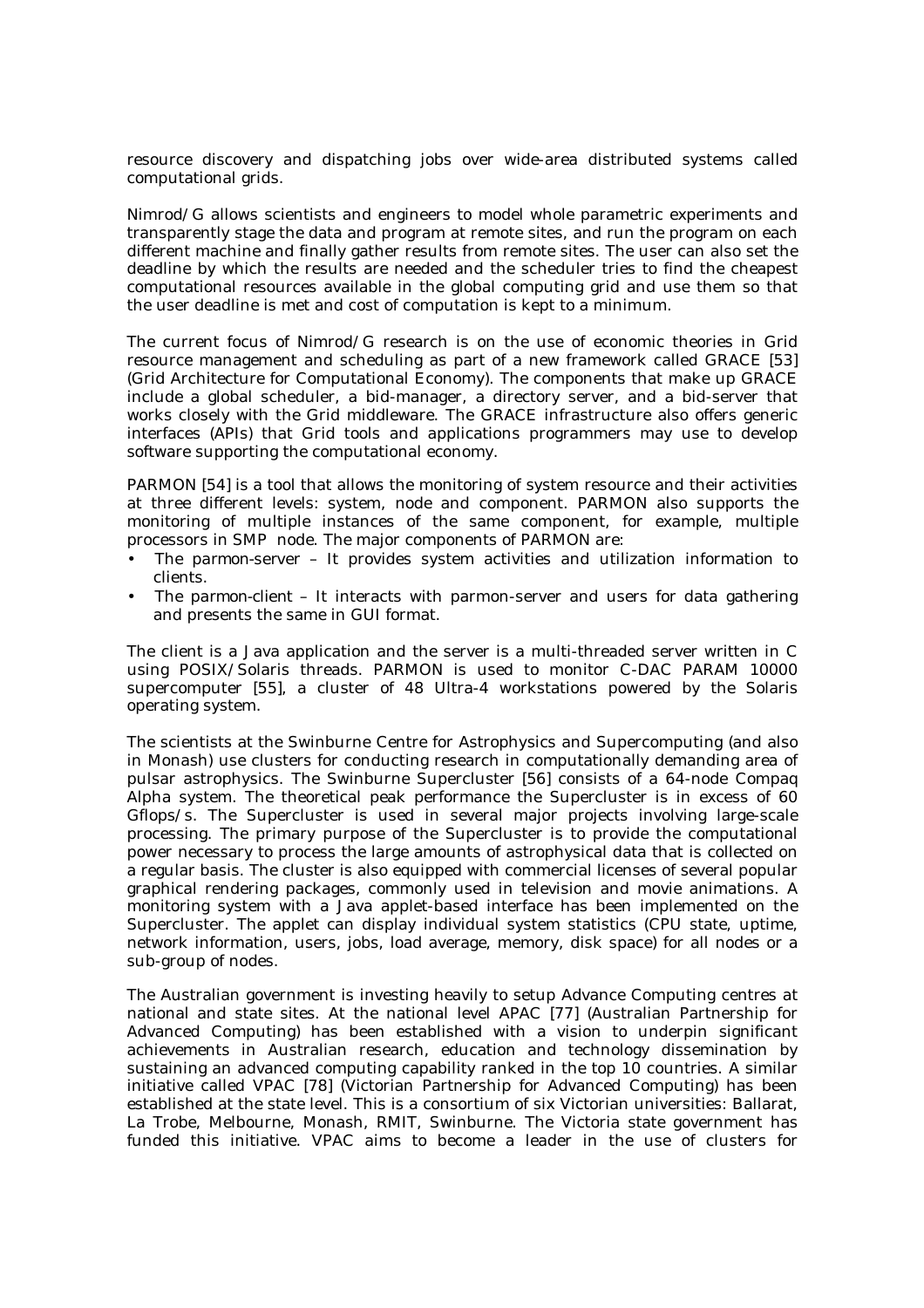"production" HPC applications. It also aims to gain substantial expertise in engineering and astrophysics applications. Along with the APAC partners, VPAC will also be focusing on developing computational tools and techniques, interactive visualization, computational biology and bio-informatics, computational chemistry and biology, environmental modelling, as well as data mining tools and applications.

## **6. Conclusions**

In this paper, we have discussed the incentive for using clusters as well as the technologies available for building clusters. The main importance is placed on using commodity-based hardware and software components to achieve high performance and scalability and at the same time keeping the price/performance low. We have discussed a number of Linux-based tools and utilities for building clusters. As an example, we detailed some of the research efforts on cluster computing being undertaken by the researchers at Melbourne University, Australia.

Clusters are being used to solve many scientific, engineering, and commercial problems. We have discussed a example of Web server and data mining applications and how these can benefit from the use of clusters. Currently many large international Web portals and e-commerce sites use clusters to process customer requests quickly and also maintain a high availability of 24X7 throughout the year. The capability of clusters to deliver high performance and availability within a single environment is empowering many new, existing and emerging applications and making clusters the platform of choice.

Due to the growing interest in cluster computing, the IEEE Task Force on Cluster Computing (TFCC) [74] was formed in early 1999. TFCC is acting as a focal point and guide to the current cluster computing community. The TFCC has been actively promoting the field of cluster computing research and education with the aid of a number of novel projects. The TFCC sponsors professional meetings, publishes newsletters and other documents, sets guidelines for educational programs, as well as helping to co-ordinate academic, funding agency, and industry activities. The TFCC organizes two major annual conferences [75][76] and holds a number of workshops that span the range of cluster activities.

A top clusters list (TopClusters), a joint-initiative of the TFCC and the Top500 teams, aims to maintain information related to the most powerful clusters around the world. This list will be updated twice in a year and the data collected by this initiative will used to help in tracking the cluster technology progress and at the same time maintaining a history of the deployment of cluster-based systems in the real world.

### **References**

- [1] M. Baker, A. Apon, R. Buyya and H. Jin, "Cluster Computing and Applications", *Encyclopedia of Computer Science and Technology, Vol.45,* (A. Kent and J. Williams, Editors), Marcel Dekker, Inc., August 2001.
- [2] M. Baker, R. Buyya, K. Hawick, H. James, and H. Jin, *Cluster Computing R&D in Australia*, Asian Technology Information Program (ATIP) Report, ATIP00.015, April 2000.
- [3] R. Buyya (editor). *High Performance Cluster Computing: Systems and Architectures*. Vol. 1, 1/e, Prentice Hall PTR, NJ, 1999.
- [4] R. Buyya (editor). *High Performance Cluster Computing: Programming and Applications*. Vol. 2, 1/e, Prentice Hall PTR, NJ, 1999.
- [5] A. Geist, A. Beguelin, J. Dongarra, W. Jiang, R. Manchek, and V. Sunderam,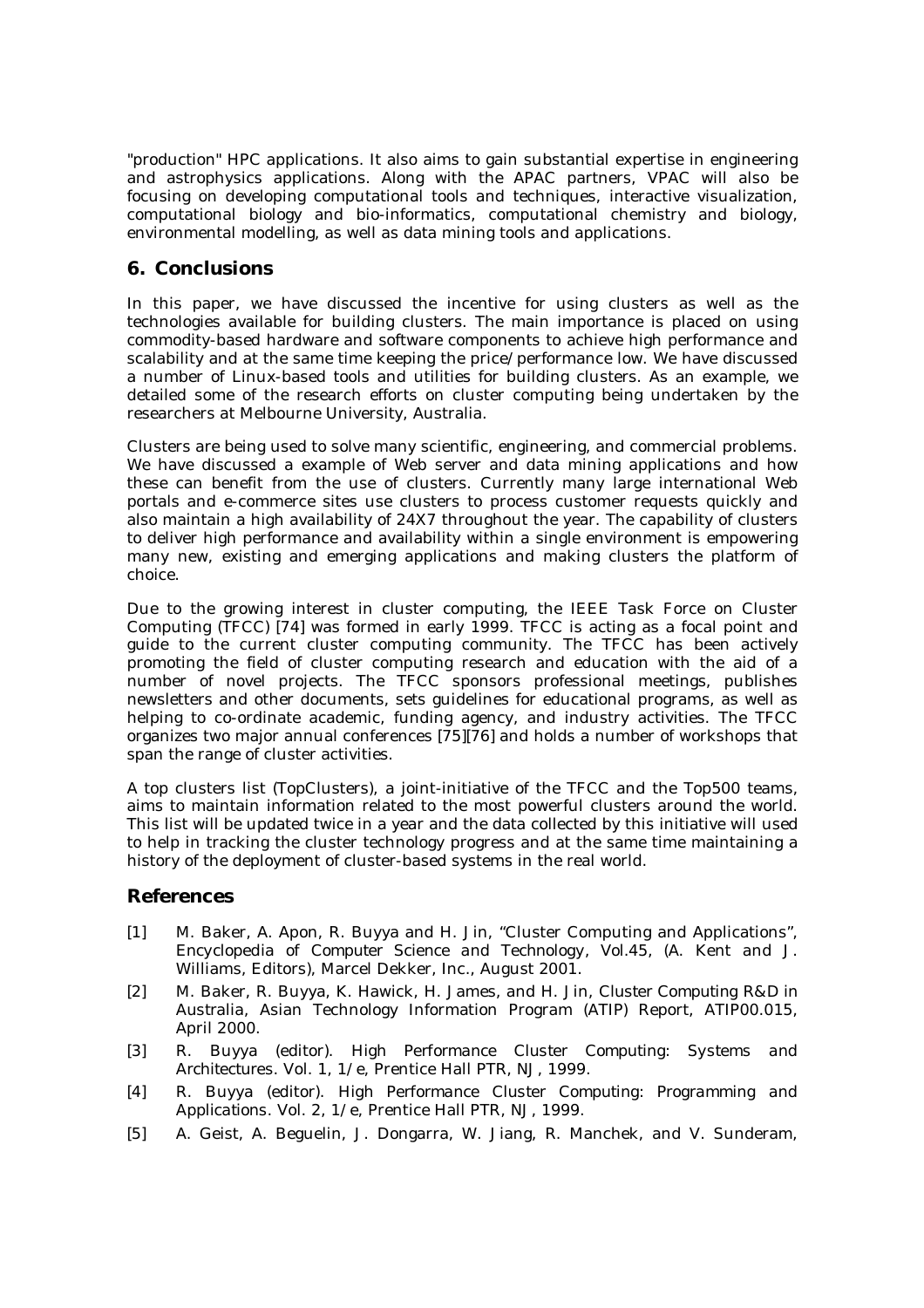*PVM: Parallel Virtual Machine: A Users' Guide and Tutorial for Networked Parallel Computing*. MIT Press, 1994.

- [6] K. Hwang and Z. Xu, *Scalable Parallel Computing: Technology, architecture, Programming*. McGraw-Hill, 1998.
- [7] P. Pacheco, *Parallel Programming With MPI*. Morgan Kaufmann Publishers, 1996.
- [8] G. Pfister, *In Search of Clusters*. 2/e, Prentice Hall PTR, NJ, 1998.
- [9] D. H. M. Spector, *Building Linux Clusters*. O'Reilly & Associates, 2000.
- [10] T. Sterling, J. Salmon, D. Becker, and D. Savarrese. *How to Build a Beowulf*. The MIT Press, 1999.
- [11] B. Wilkinson and M. Allen. Parallel Programming Techniques and Applications Using Networked Workstations and Parallel Computers. Prentice Hall, NJ, 1999.
- [12] TOP500 supercomputer. http://www.top500.org/
- [13] HPC 4500 Cluster, http://www.sun.com/servers/hpc/products/hpc4500.html
- [14] CPlant Cluster, http://www.cs.sandia.gov/cplant/
- [15] LINPACK Benchmark, http://www.netlib.org/linpack/
- [16] Hitachi/Tsukuba CP-PACS supercomputer, http://www.rccp.tsukuba.ac.jp/cppacs/
- [17] Top Clusters, http://www.topclusters.org/
- [18] Myrinet, http://www.myri.com
- [19] Active Messages, http://now.cs.berkeley.edu/AM/active\_messages.html
- [20] Linux Document Project, http://www.linuxdoc.org/
- [21] RedHat Software, http://www.redhat.com/
- [22] Linux Parallel Processing, http://yara.ecn.purdue.edu/~pplinux/
- [23] GNU software, http://www.gnu.org/software/
- [24] Absoft, http://www.absoft.com/
- [25] Numerical Algorithms Group, http://www.nag.co.uk/
- [26] Portland Group, http://www.pgroup.com/
- [27] PVM, http://www.epm.ornl.gov/pvm/pvm\_home.html
- [28] Message Passing Interface, http://www-unix.mcs.anl.gov/mpi/index.html
- [29] MPI Forum, http://www.mpi-forum.org/
- [30] MPICH, http://www-unix.mcs.anl.gov/mpi/mpich/
- [31] LAM/MPI, http://www.mpi.nd.edu/lam/
- [32] XPVM, http://netlib2.cs.utk.edu/utk/icl/xpvm/xpvm.html
- [33] XMPI, http://www.mpi.nd.edu/lam/software/xmpi/
- [34] Totalview, http://www.etnus.com/products/totalview/index.html
- [35] P2D, http://www.nas.nasa.gov/Groups/Tools/Projects/P2D2/
- [36] LSF,

http://www.platform.com/platform/platform.nsf/webpage/LSF?OpenDocument

- [37] NQE, http://www.sgi.com/software/nqe/
- [38] Loadleveler, http://www.rs6000.ibm.com/software/sp\_products/loadlev.html
- [39] Condor, http://www.cs.wisc.edu/condor/
- [40] DQS, http://www.scri.fsu.edu/~pasko/dqs.html
- [41] Legion, http://www.cs.virginia.edu/~legion/
- [42] Codine, http://www.gridware.com/
- [43] Active Tools Inc., Clustor. http://www.activetools.com/